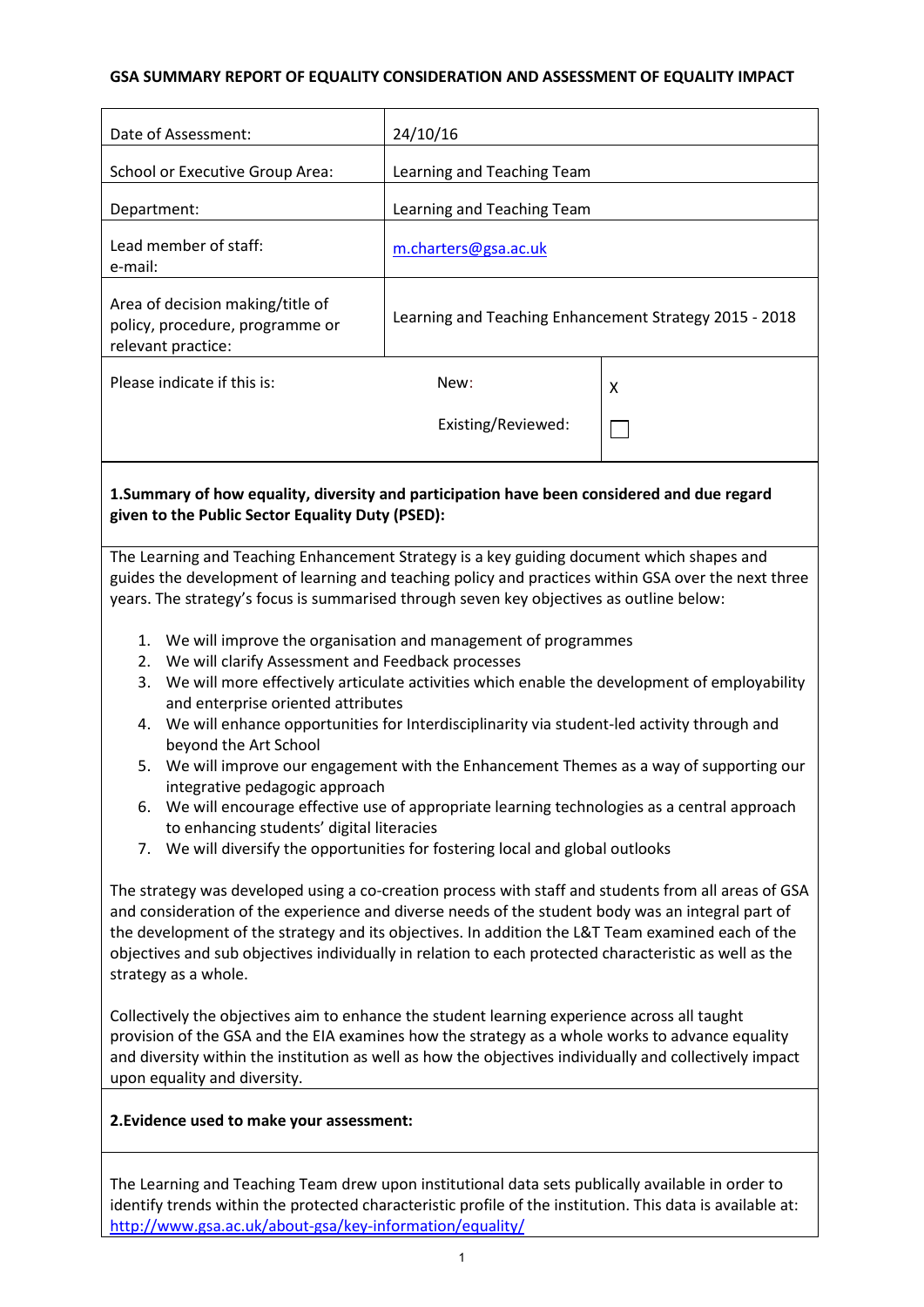In addition to the outcomes of the co-creation / consultative process from which the strategy was developed the team drew on its specialist and practical working knowledge of sectoral expectations and approaches to supporting students and staff who identify with a protected characteristic. This has formed the foundation of the judgments made in relation to the strategy.

## **3.Outline any positive or negative impacts you have identified:**

The strategy does not have any negative impacts upon any protected characteristic group.

The EIA process however identified the potential for negative impact dependent upon the approach to implementation of the strategy and objectives. As such a key action identified is to ensure that all implementation plans and activities in response to the Learning and Teaching Enhancement Strategy include a full Equality impact Assessment to ensure that implementation anticipates the needs of all students, gives due regard to the Public Sector Equality Duty and does not negatively impact any protected characteristic group.

The strategy aims to enhance the student experience of all students and embrace the diversity of student's experiences. The potential for positive impact was identified in relation to all objectives of the strategy and are reflected in the aspiration of each objective along with their subset of objectives. These positive impacts are detailed within the strategy document.

# **4.Actions you have taken or planned as a result of your findings:**

(Please complete the action plan in this section)

| <b>Action</b>                                                                                                                                                                                                                                                            | <b>Equality Impact</b>                                                                                                                                                                                                                                 | Person responsible                | <b>Time frame</b>                                      |
|--------------------------------------------------------------------------------------------------------------------------------------------------------------------------------------------------------------------------------------------------------------------------|--------------------------------------------------------------------------------------------------------------------------------------------------------------------------------------------------------------------------------------------------------|-----------------------------------|--------------------------------------------------------|
| Include within the<br>strategy document a<br>statement on how an<br>implementation plan<br>or plans will be<br>developed and the<br>requirement for<br>consideration of the<br>PSED / EIA as an<br>integral aspect of<br>development,<br>implementation and<br>delivery. | <b>Explicit requirement</b><br>within the strategy will<br>support proactive<br>consideration of the<br>PSED and equality<br>impact for protected<br>characteristic groups<br>by 'enablers' and at all<br>levels of<br>implementation and<br>delivery. | Head of Learning and<br>Teaching  | November 2016                                          |
| EIA of Strategy<br>Implementation plan                                                                                                                                                                                                                                   | Ensure that potential<br>for positive impact is<br>maximised                                                                                                                                                                                           | Head of Learning and<br>Teaching. | Aligned with<br>preparation and<br>production of plan. |

# **5. Where/when will progress and the outcomes of your actions be reported and reviewed:**

The strategy and progress on its implementation is reported to and reviewed by GSA's Committee and Governance Structure including Boards of Study, Undergraduate and Postgraduate Committee and Academic Council